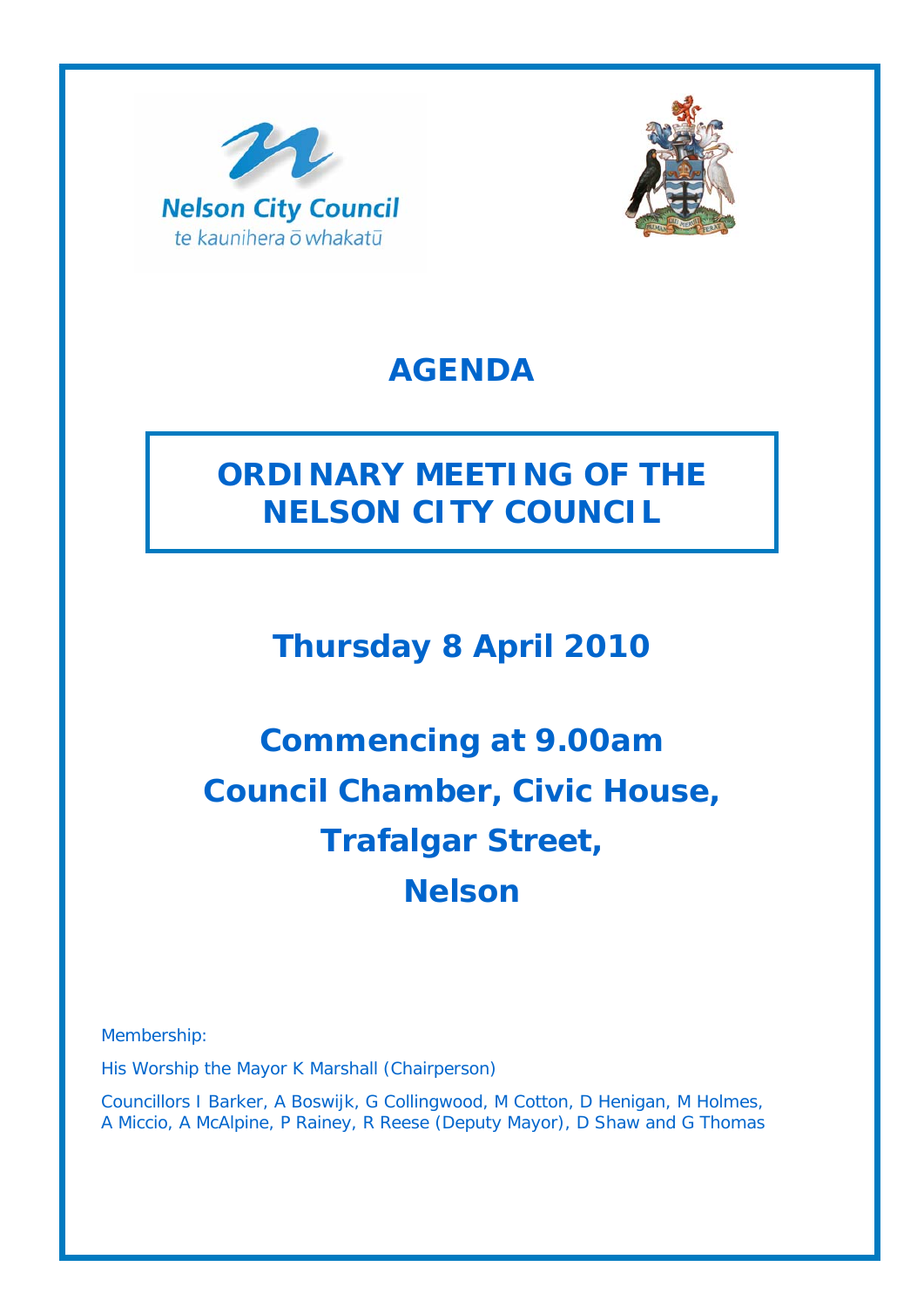## **B U S I N E S S**

**As set out below** 

| 899979                |                                                                                                                                                              | <b>Nelson City Council</b><br>8 April 2010 |
|-----------------------|--------------------------------------------------------------------------------------------------------------------------------------------------------------|--------------------------------------------|
|                       |                                                                                                                                                              | Refer to<br>Page No.                       |
|                       | Note: Lunch will be provided at 12.30pm                                                                                                                      |                                            |
| <b>APOLOGIES</b>      |                                                                                                                                                              |                                            |
| <b>OPENING PRAYER</b> |                                                                                                                                                              |                                            |
| 1.0                   | <b>PUBLIC FORUM</b>                                                                                                                                          |                                            |
| 2.0                   | <b>CONFIRMATION OF MINUTES</b>                                                                                                                               |                                            |
| 2.1                   | <b>Ordinary Meeting - 23 March 2010</b><br>Document number 898359<br>Recommendation                                                                          | $1 - 2$                                    |
|                       | <b>THAT</b> the minutes of the ordinary meeting of the<br>Nelson City Council, held on Tuesday 23 March<br>2010, be confirmed as a true and correct record.  |                                            |
| 2.2                   | <b>Ordinary Meeting - 25 March 2010</b>                                                                                                                      | $3 - 13$                                   |
|                       | Document number 901081                                                                                                                                       |                                            |
|                       | Recommendation                                                                                                                                               |                                            |
|                       | <b>THAT</b> the minutes of the ordinary meeting of the<br>Nelson City Council, held on Thursday 25 March<br>2010, be confirmed as a true and correct record. |                                            |
| 3.0                   | <b>MAYOR'S REPORT</b>                                                                                                                                        |                                            |
| 4.0                   | <b>REPORTS POLICY</b>                                                                                                                                        |                                            |
| 4.1                   | Appoint Hearing Panel for Plan Change 13 (Marsden Valley)<br>and Plan Change 15 (Heritage)                                                                   | $14 - 16$                                  |
|                       | Report number 892510                                                                                                                                         |                                            |
| 4.2                   | <b>Residential Shared Zones</b>                                                                                                                              | $17 - 30$                                  |
|                       | Report number 887705                                                                                                                                         |                                            |
| 5.0                   | <b>REPORTS PERFORMANCE</b>                                                                                                                                   |                                            |
| 5.1                   | <b>Chief Executive's Report</b>                                                                                                                              | $31 - 78$                                  |
|                       | Report number 897114                                                                                                                                         |                                            |